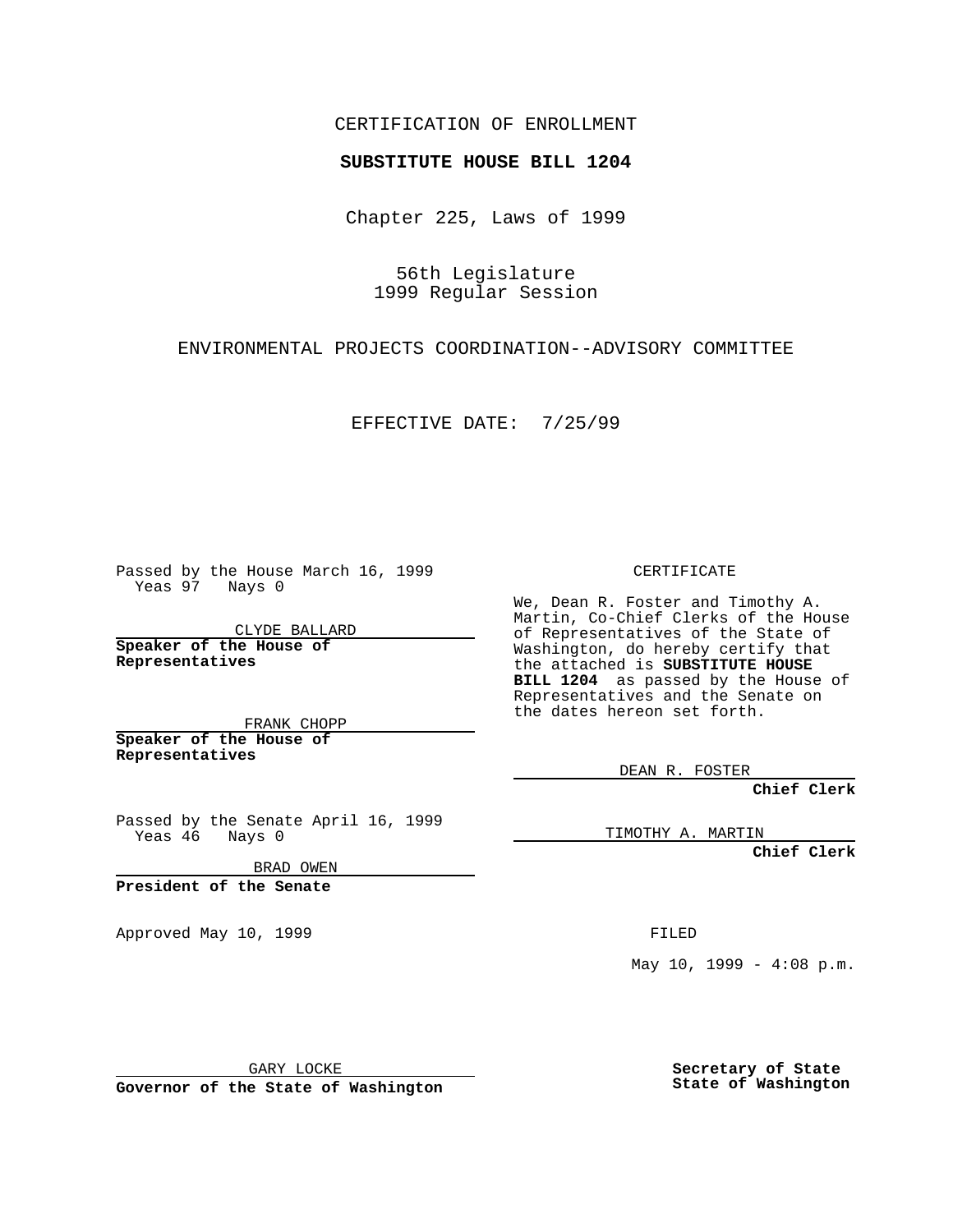$H-2307.2$ 

## **SUBSTITUTE HOUSE BILL 1204** \_\_\_\_\_\_\_\_\_\_\_\_\_\_\_\_\_\_\_\_\_\_\_\_\_\_\_\_\_\_\_\_\_\_\_\_\_\_\_\_\_\_\_\_\_\_\_

Passed Legislature - 1999 Regular Session

## **State of Washington 56th Legislature 1999 Regular Session**

**By** House Committee on Capital Budget (originally sponsored by Representatives K. Schmidt, Fisher, Romero, Mitchell, G. Chandler, Murray, Linville and Wood)

Read first time 03/08/1999.

 AN ACT Relating to coordination of environmental restoration and land acquisition; adding a new chapter to Title 43 RCW; and creating a new section.

BE IT ENACTED BY THE LEGISLATURE OF THE STATE OF WASHINGTON:

 NEW SECTION. **Sec. 1.** It is the intent of the legislature that state agencies that provide environmental protection, restoration, enhancement, and mitigation by financing, or undertaking land acquisition, facility construction, or other activities be better coordinated with each other. Such coordination offers opportunities to jointly plan, finance, construct, permit, and operate facilities, to better address the needs of the environment on a local and regional basis, and to better address state-wide priorities to achieve the most beneficial and cost-effective results. The intent of the legislature is not to reduce or eliminate any environmental mitigation obligation of a government agency, but instead to more effectively meet that obligation through better coordination and identification of projects with highest environmental benefit.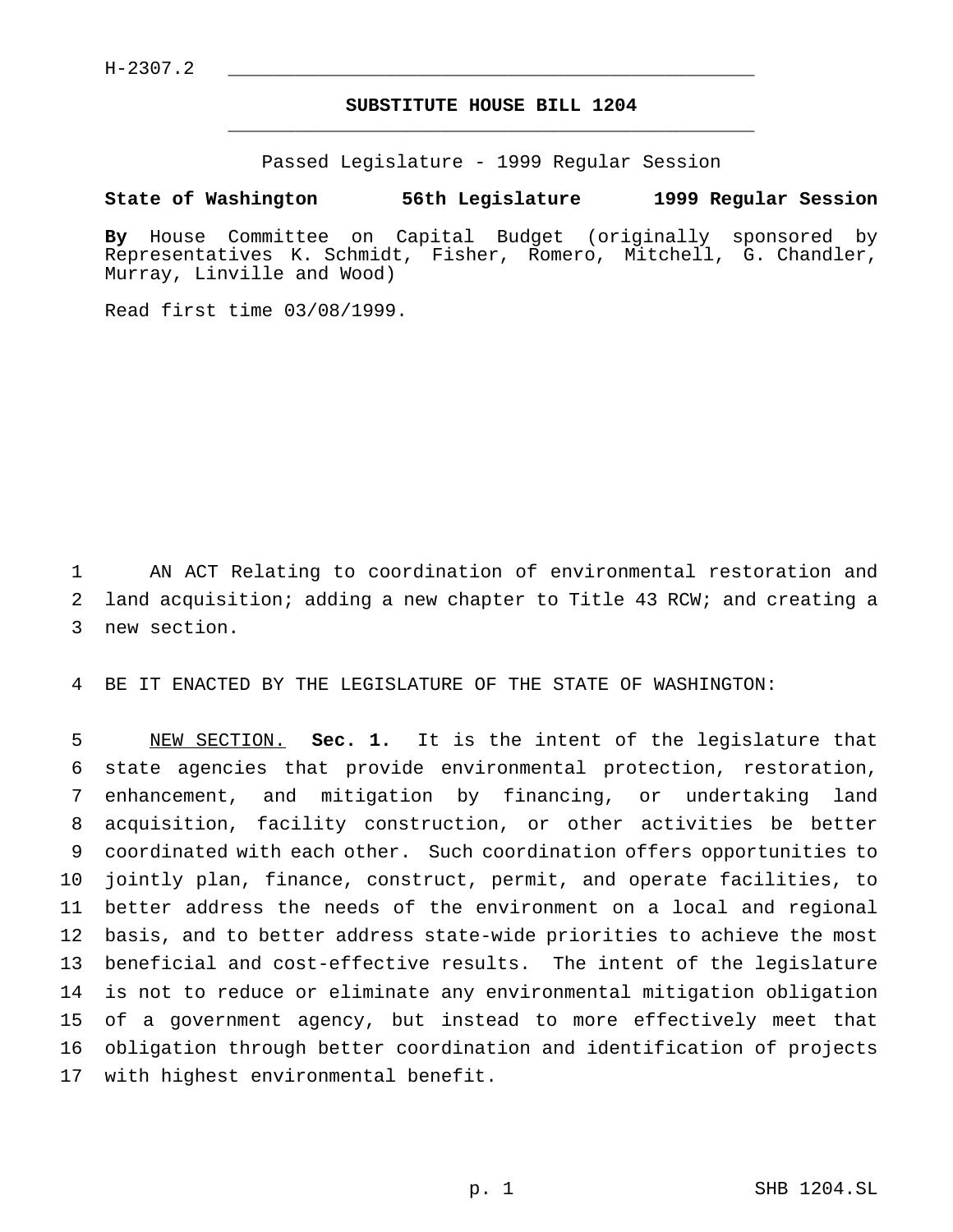NEW SECTION. **Sec. 2.** The definitions in this section apply throughout this chapter unless the context clearly requires otherwise. (1) "Advisory committee" means a committee advisory to the office consisting of representatives from the departments of community, trade, and economic development; ecology; fish and wildlife; natural resources; the parks and recreation commission; the interagency committee for outdoor recreation; the conservation commission; and the office of financial management. Other members may be added by majority vote of the committee. The governor, or the governor's designee, shall serve as chair of the advisory committee.

 (2) "Environmental project" means land acquisition, facility construction, or other activity providing environmental protection, restoration, enhancement, or compensatory mitigation undertaken by state agencies or funded by state financial assistance programs. It does not mean the sale, transfer, exchange, or acquisition of trust lands managed by state agencies or regulatory environmental protection activities.

 (3) "Office" means the environmental affairs office of the department of transportation.

 (4) "Surplus real property" means any real property that is not needed by an agency now or in the foreseeable future.

 NEW SECTION. **Sec. 3.** (1) The office shall provide a central depository for information collected under this chapter. This depository shall collect and disseminate pertinent information on environmental projects through electronic based systems that may include geographic information systems and internet functionality.

 (2) By December 31, 1999, the governor's office shall provide a report to the appropriate committees of the legislature on the progress of the coordination program and the advisory committee.

 (3) By October 31, 2000, the governor's office shall report to the appropriate committees of the legislature its findings and recommendations on coordination of environmental projects. The report shall include a description of the methods used to: Collect information on environmental projects, determine coordination opportunities, examine programs, and determine benefits and costs of recommended actions.

 (4) Beginning with fiscal year 2001, and each fiscal year thereafter, state agencies that receive an appropriation in the capital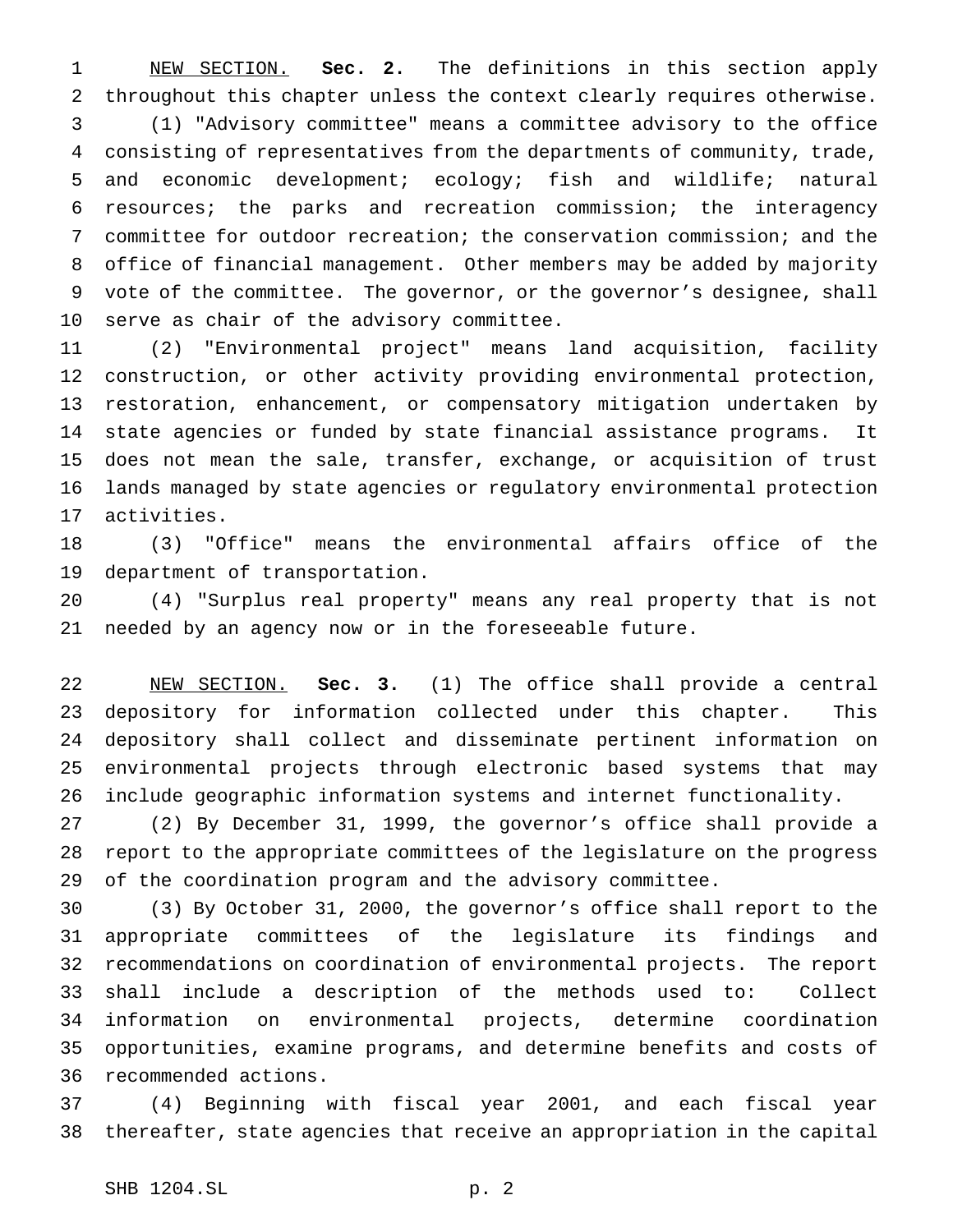budget or the transportation budget for an environmental project shall provide project information, including geographic location and general descriptive information, to the office no later than sixty days after the end of the fiscal year.

 (5) Beginning with fiscal year 2003, and each fiscal year thereafter, state agencies that receive an appropriation in the omnibus appropriations act for an environmental project shall provide project information, including geographic location and general descriptive information, to the office no later than sixty days after the end of the fiscal year.

 (6) Beginning with fiscal year 2005, and each fiscal year thereafter, all state agencies that have surplus real property available for sale, trade, lease, or reuse by other government entities shall provide information on those properties, including geographic location and general descriptive information, to the office no later than sixty days after the end of the fiscal year.

 NEW SECTION. **Sec. 4.** The advisory committee is established to advise and assist the office in:

 (1) Developing methods and data base systems that facilitate the collection and coordination of environmental project information.

 (2) Examining state financial assistance programs that provide funding for environmental protection, enhancement, restoration, and mitigation. The advisory committee shall identify opportunities for improved coordination that would make it easier and more efficient for agencies and organizations seeking funding to: Locate the programs, apply for funding, seek and receive technical assistance, provide required financial reports, provide compliance and environmental monitoring information, and provide project related information such as site location.

 (3) Investigating opportunities for improved coordination of financial assistance programs for environmental projects while complying with the statutory purpose and policy objective of these programs. Areas for possible improved coordination may include: Program information dissemination; application deadlines; state-wide, regional, and local priorities for environmental protection, enhancement, restoration, and mitigation; application forms and required application information; technical assistance; environmental reporting and monitoring; and project related data.